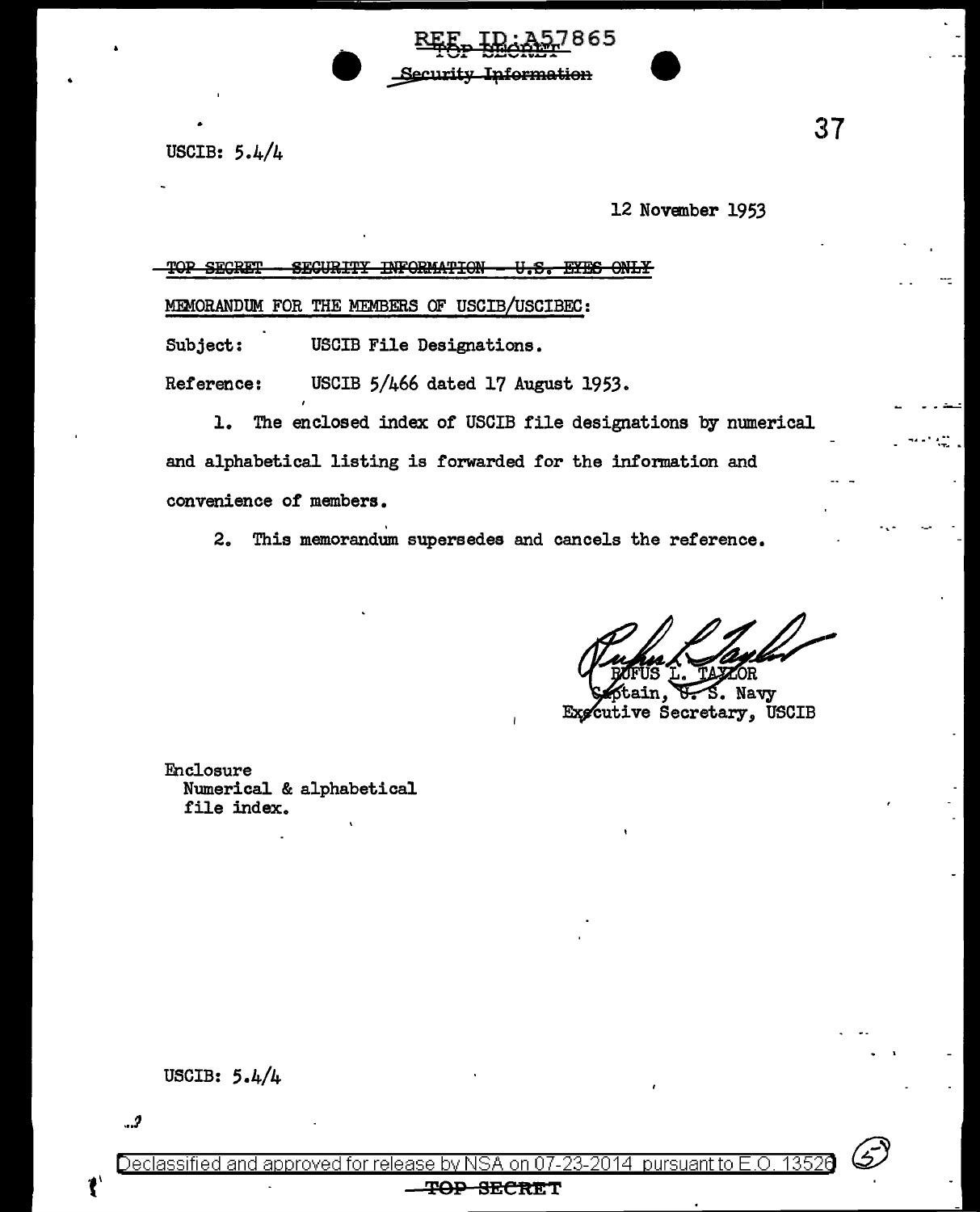REFOR BECALT 865 -Security Information

TOP SECRET - SECURITY INFORMATION

 $\bar{\mathbf{r}}$ 

## NUMERICAL INDEX

 $\overline{\phantom{a}}$ 

 $\sim$   $\sim$ 

| $\angle$ USCIB 1./  | 1.1/                                                                                                  |               | Tripartite (U.S.-U.K.-CAN.) Relations<br>- Weather - CANADA                                                                                                                                                                                                                                                                                                                                 |
|---------------------|-------------------------------------------------------------------------------------------------------|---------------|---------------------------------------------------------------------------------------------------------------------------------------------------------------------------------------------------------------------------------------------------------------------------------------------------------------------------------------------------------------------------------------------|
| $\angle$ USCIB      | 2./                                                                                                   |               | National Security Council                                                                                                                                                                                                                                                                                                                                                                   |
| $\vee$ USCIB 3./    |                                                                                                       |               | U.S. - Canadian Relations                                                                                                                                                                                                                                                                                                                                                                   |
|                     | $-3.1/$<br>$\frac{1}{2}$<br>$3.2/$<br>3.3/<br>3.4/<br>3.4/<br>3.5/<br>3.6/<br>3.7/<br>3.9/<br>3.10/   |               | U.S. - Canadian COMINT Agreement<br>Canadian Indoctrinated Personnel<br><b>LOCUS</b><br>EO 3.3(h)(2)<br><b>CBSLO</b><br>PL 86-36/50 USC 3605<br>Dissemination to Canada<br>Visits of U.S. Personnel to Canadian Establishments<br>Communications Branch (CB) and<br>Communications Research Committee (CRC)<br>Canadian COMINT Units<br>Visits of Canadian Personnel to U.S. Establishments |
| USCIB $\sim 4.7$    |                                                                                                       |               | USCIB Organization and Charter<br>$4.1/$ - NSCID Number 9<br>$\sqrt{4.2/}$ - USCIB Directive<br><b>USCIB Directives</b>                                                                                                                                                                                                                                                                     |
| USCIB $\sqrt{5}$ ./ |                                                                                                       |               | Administrative                                                                                                                                                                                                                                                                                                                                                                              |
|                     | $\begin{array}{cc} \sqrt{5} .1/ & - \\ \sqrt{5} .2/ & - \end{array}$<br>$v 5.3/ -$<br>$-5.4/$<br>5.5/ | $\frac{1}{2}$ | Membership<br>Agenda, Minutes, Meetings, and Resumes of<br>Decisions - USCIB<br>Agenda, Minutes, Meetings, and Resumes of<br>Decisions - USCIBEC<br>Administrative Procedures<br>Security Committee<br>Intelligence Committee                                                                                                                                                               |
|                     | $\sqrt{5.7}$ /                                                                                        |               | COMINT LIRSON W/Foreign Gorts                                                                                                                                                                                                                                                                                                                                                               |

 $-1-$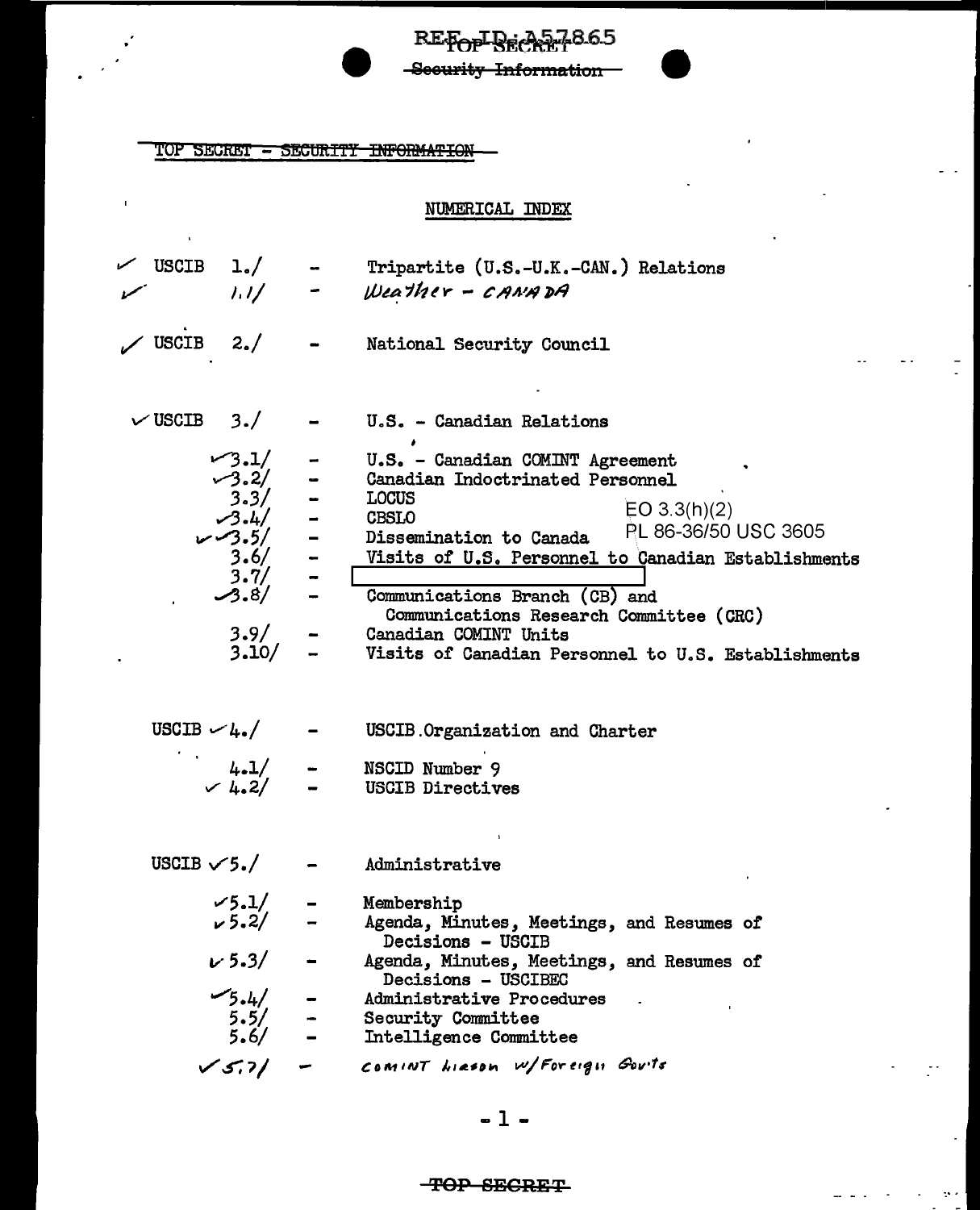|                           |                                                                  | REFSIERRE 7865<br>Security Information                                                                               |
|---------------------------|------------------------------------------------------------------|----------------------------------------------------------------------------------------------------------------------|
|                           |                                                                  |                                                                                                                      |
|                           |                                                                  |                                                                                                                      |
|                           | USCIB $6./$ - IRSIG                                              |                                                                                                                      |
| $\sqrt{$ USCIB 7./ –      |                                                                  | COMINT Arrangements for SACLANT                                                                                      |
|                           |                                                                  | USCIB $8./$ - U.S. Monitoring Activities                                                                             |
|                           |                                                                  | $8.1/$ - Army<br>$-8.2/$ - Navy<br>$-8.3/$ - Air Force<br>$8.4/$ - CIA<br>$8.5/$ - State                             |
|                           |                                                                  |                                                                                                                      |
|                           |                                                                  |                                                                                                                      |
|                           |                                                                  |                                                                                                                      |
|                           |                                                                  |                                                                                                                      |
|                           | USCIB $9./$ -                                                    | U.S. Intelligence Activities                                                                                         |
|                           |                                                                  |                                                                                                                      |
|                           |                                                                  |                                                                                                                      |
|                           |                                                                  | 9.1/ - Intelligence Mobilization<br>$\sqrt{9.2}/$ - Alerting Procedures<br>$\sqrt{9.3}/$ - Intelligence Publications |
|                           | $19, 41 - 1$                                                     | ELINT                                                                                                                |
| $\sqrt{}$ USCIB 10. $/$ - |                                                                  | COMINT Collaboration with Australia                                                                                  |
| USCIB $11./$              |                                                                  | Legislation of Interest                                                                                              |
| $\sqrt{USCIB}$ 12./       |                                                                  |                                                                                                                      |
| $\sqrt{USCIB}$ 13./       |                                                                  | Security Regulations                                                                                                 |
|                           | $\sqrt{13.1/}$                                                   | <b>Clearance Standards and Procedures</b>                                                                            |
|                           | $\sqrt{13.2/}$                                                   | Requests for Clearance and/or Indoctrination                                                                         |
|                           |                                                                  | U.S. Indoctrinated Personnel                                                                                         |
|                           |                                                                  | Codewords                                                                                                            |
|                           |                                                                  | Compromises                                                                                                          |
|                           | $13.3/$<br>13.4/<br>$-13.5/$<br>$-13.5/$<br>$-13.6/$<br>$-13.7/$ | Courier Routes                                                                                                       |
|                           |                                                                  | Access to COMINT Activities and Material                                                                             |
|                           | $\sqrt{13.8}$                                                    | Classification Policy                                                                                                |
|                           | V13.9                                                            | Hazardous Duty                                                                                                       |

## TOP SECRET

 $\bar{I}$ 

ケンパ

 $\overline{a}$ 

 $\ddot{\phantom{1}}$  .

 $\overline{a}$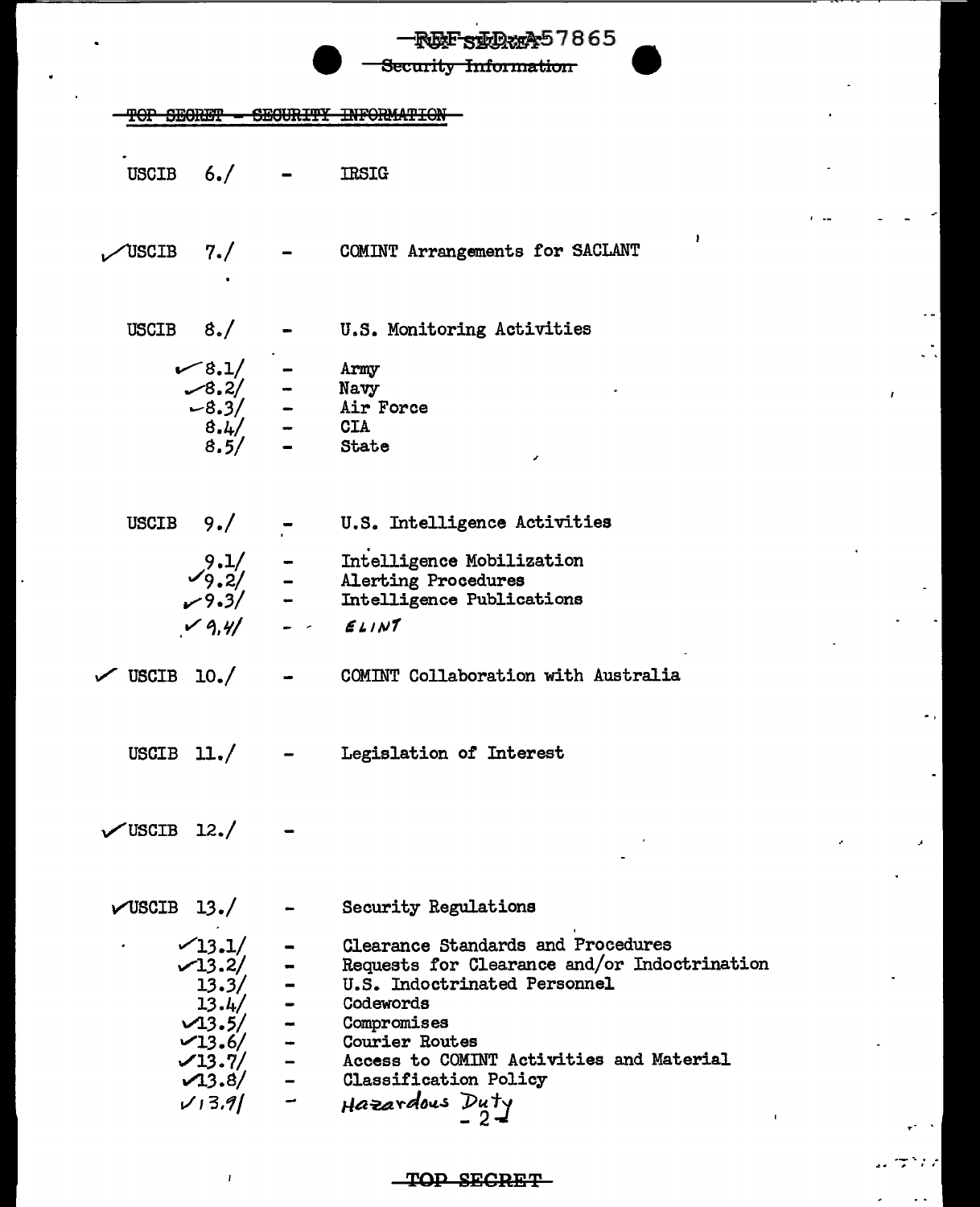|              |                                                                                           |                | -REIDPIDEORD7865<br>Security Information                                                                                                                                                |                                         |
|--------------|-------------------------------------------------------------------------------------------|----------------|-----------------------------------------------------------------------------------------------------------------------------------------------------------------------------------------|-----------------------------------------|
|              |                                                                                           |                | TOP SECRET = SECURITY INFORMATI                                                                                                                                                         | PL 86-36/50 USC 3605 1-<br>EO 3.3(h)(2) |
|              | $\sqrt{USCIB}$ 14./                                                                       |                | - U.S. - British Relations                                                                                                                                                              |                                         |
|              | $\nu$ 14.1/<br>$\frac{1}{4}.2/$<br>$\frac{1}{4}.3/$<br>14.4/<br>$-14.5/$<br><u>_14.6/</u> | $\blacksquare$ | U.S. - British COMINT Agreement<br>British Indoctrinated Personnel<br><b>SUSLO</b><br><b>SBLO</b><br>Dissemination to United Kingdom<br>Visits of H.S. Personnel to U.K. Establishments |                                         |
|              | $\sqrt{14.8}$<br>14.9/                                                                    |                | Government Communications Headquarters (GCHQ) and<br>London Signal Intelligence Board (LSIB)<br>British COMINT Units                                                                    |                                         |
|              | 14.10/                                                                                    |                | Visits of U.K. Personnel to U.S. Establishments                                                                                                                                         |                                         |
|              |                                                                                           |                |                                                                                                                                                                                         |                                         |
|              | USCIB $15./$                                                                              |                | Plain Language (P/L)                                                                                                                                                                    |                                         |
| USCIB $16./$ |                                                                                           |                |                                                                                                                                                                                         |                                         |
|              | USCIB $17./$                                                                              |                | Atomic Energy                                                                                                                                                                           |                                         |
|              | 17.1/<br>17.2/                                                                            |                | Atomic Energy Program of US<br>Atomic Energy Program of USSR                                                                                                                            |                                         |
|              |                                                                                           |                | USCIB $18./$ - Official Histories                                                                                                                                                       | <b>Contract Contract State</b>          |
|              |                                                                                           |                | USCIB $\,$ 19./ $\,$ - $\,$ Liaison for Special Coverage                                                                                                                                |                                         |
|              |                                                                                           |                | $\nu$ USCIB 20./ - Communication Deception Policy<br>with the control of the control of                                                                                                 |                                         |
|              |                                                                                           |                | VUSCIB 21./ - Capture of Enemy Cryptographic Material                                                                                                                                   |                                         |

 $-3-$ 

 $\cdot$ 

J.

 $\overline{a}$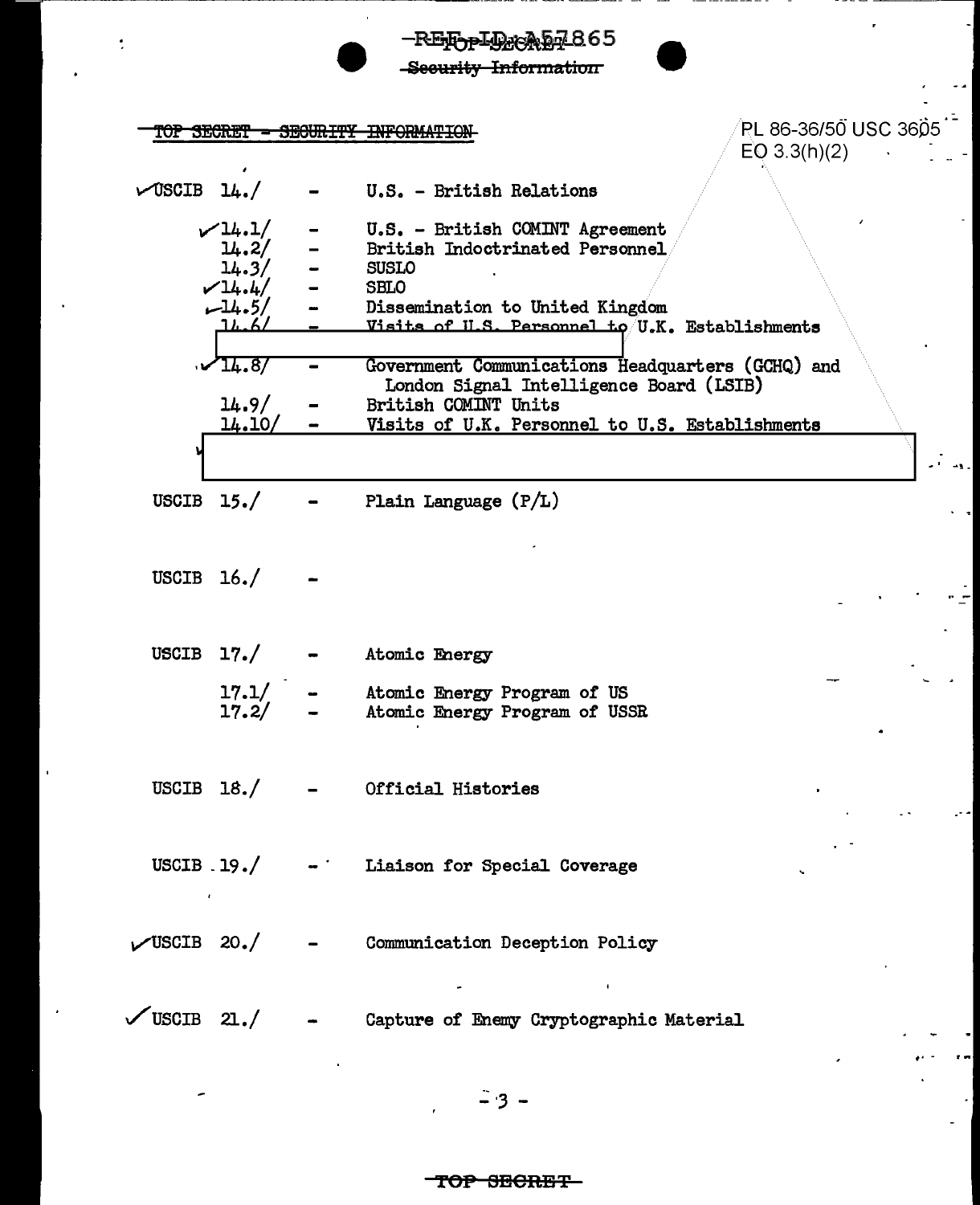TOP SECRET - SECURITY INFORMATION

 $\overline{\cdot}$ 

|  |                | USCIB 22./ - Research and Development                                                                                                                                                                                                 |
|--|----------------|---------------------------------------------------------------------------------------------------------------------------------------------------------------------------------------------------------------------------------------|
|  |                | V23/ ALLIED (NATO) COMSEC<br>$\checkmark$ USCIB 23./ - Foreign Intercept of U.S. Communications                                                                                                                                       |
|  |                | VUSCIB 24./ - Hostile Exploitation of K.S. or Allied                                                                                                                                                                                  |
|  |                | USCIB 25./ - National Security Agency                                                                                                                                                                                                 |
|  |                | 25.1/ - General Priorities Committee (GPC)<br>25.2/ - Intercept Priorities Committee (IPC)<br>25.3/ - Processing Priorities Committee (PPC)<br>25.4/ - NSA Directives<br>25.5/ - NSA General Orders<br>25.6/ - NSA Information cables |
|  |                | USCIB $26. /$ - CONSIDO                                                                                                                                                                                                               |
|  | USCIB $27./$ - |                                                                                                                                                                                                                                       |
|  |                | Voice of America                                                                                                                                                                                                                      |
|  |                | $V$ USCIB 28./ - Voice of Ame<br>28.1/ - Advancer $V$                                                                                                                                                                                 |

إعامه

ä,

REPPIFFCAUT665

 $4 -$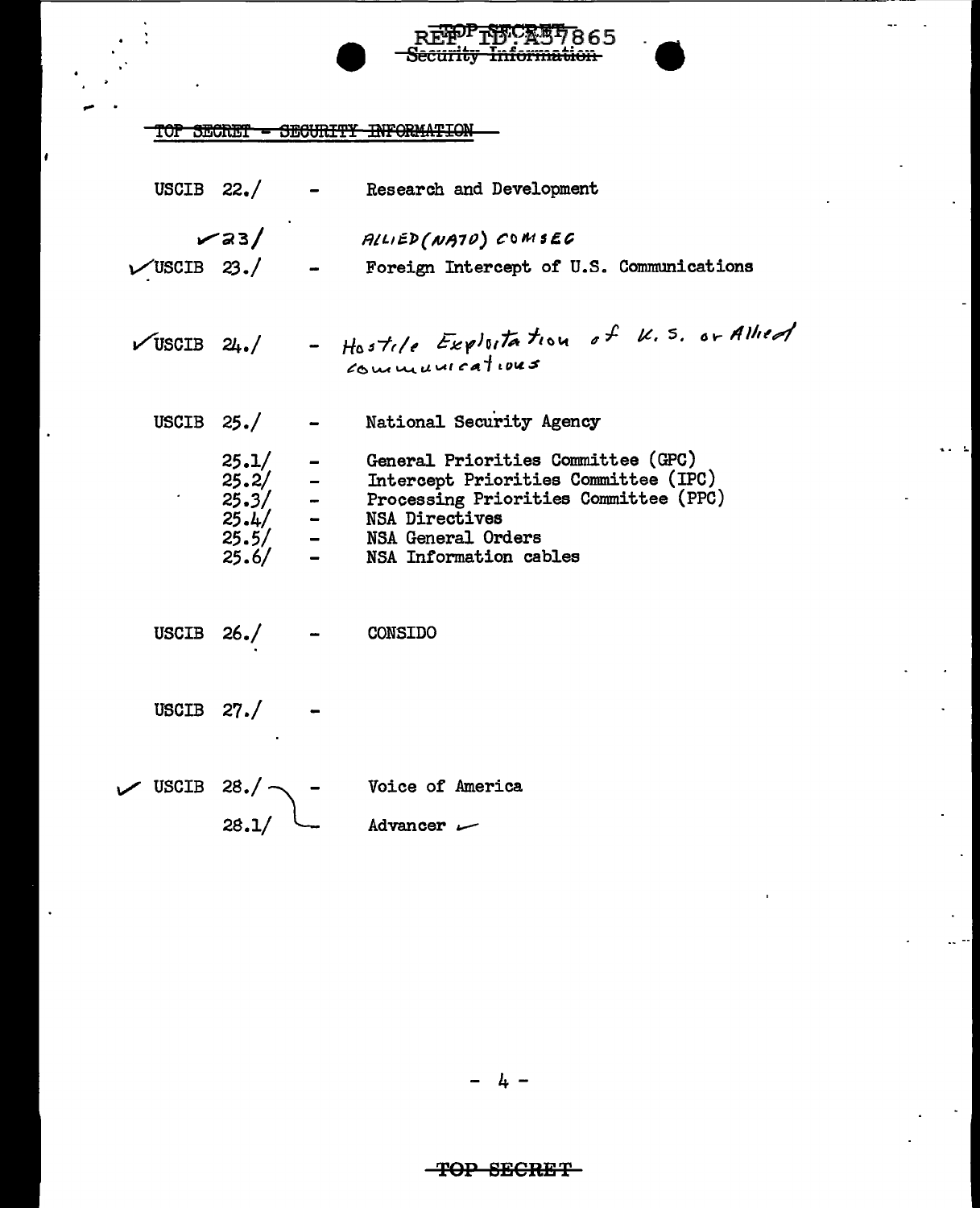|                     |  | REE SHORAS7865<br>Security Information                   |                                      |
|---------------------|--|----------------------------------------------------------|--------------------------------------|
|                     |  |                                                          | PL 86-36/50 USC 3605<br>EO(3.3(h)(2) |
| TOP SECRET          |  | SEGURITY INFORMATION                                     |                                      |
|                     |  |                                                          |                                      |
|                     |  |                                                          |                                      |
|                     |  |                                                          |                                      |
| USCIB $31./$        |  |                                                          |                                      |
|                     |  | $\checkmark$ USCIB 32./ - COMINT Arrangements for SACEUR |                                      |
| $\sqrt{$ USCIB 33./ |  | - Communication Security Monitoring                      |                                      |
|                     |  | $\sqrt{\text{USCIB}}$ 34./ - Counter-Espionage Center    |                                      |

U L.

 $\mathbf{L}$ z,

 $5 -$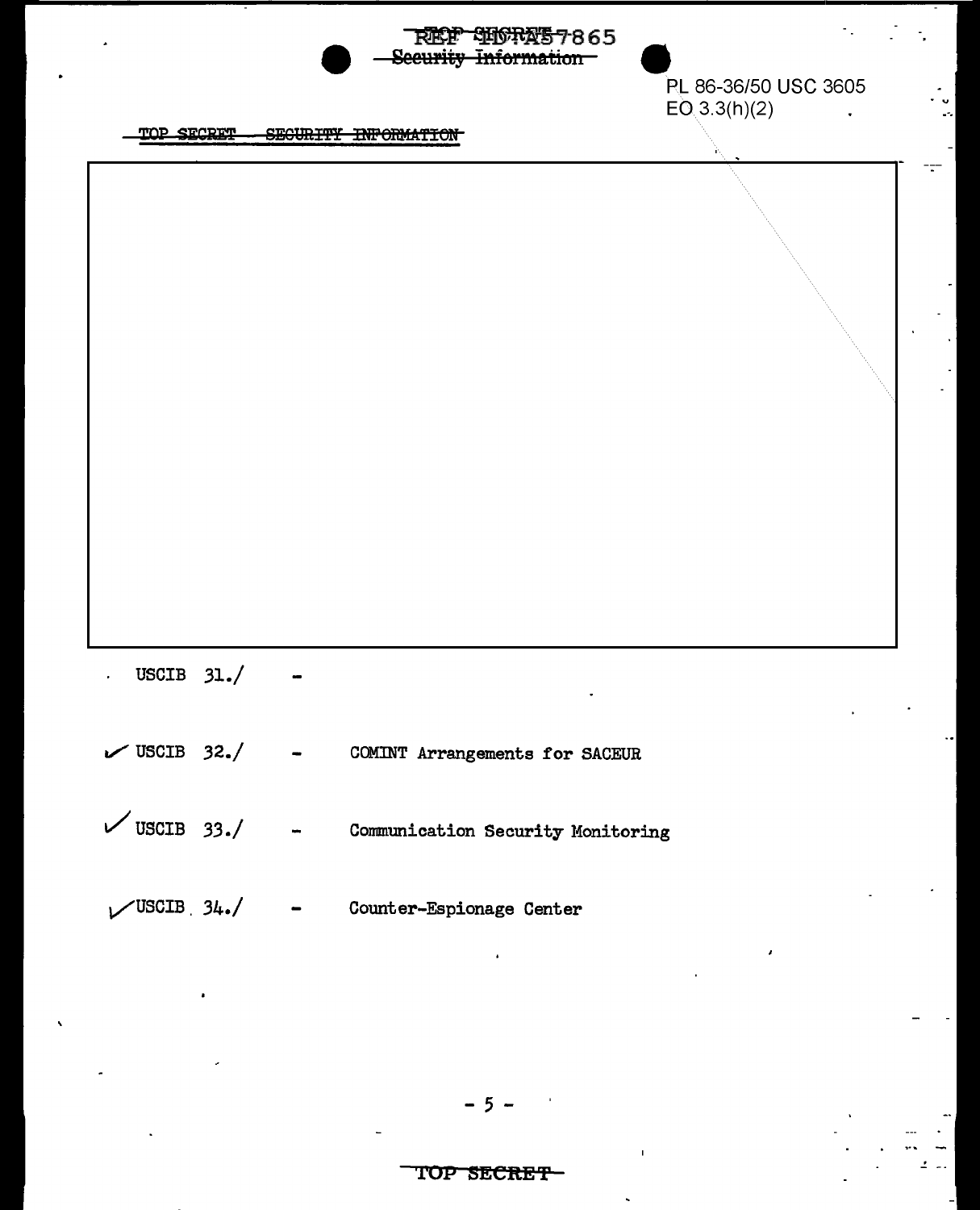# **157865** eeurity Information!

TOP SECRET = SECURITY INFORMATION

#### ALPHABETICAL INDEX

- $13.7/$ Access to COMINT Activities and Material
- $5.1$ Administrative
- $5.4/$ Administrative Procedures
- $28.1/$ Advancer
- $5.2/$ Agenda, Minutes, Meetings, and Resumes of Decisions - USCIB
- $5.3/$ Agenda, Minutes, Meetings, and Resumes of Decisions - USCIBEC
- $8.3/$ Air Force Monitoring Activities
- $9.2/$ Alerting Procedures
- $8.1/$ Army Monitoring Activities
- $17. /$ Atomic Energy
- $17.1/$ Atomic Energy Program of US
- $17.2/$ Atomic Energy Program of USSR
- $10./$ Australia
- $14.9/$ British COMINT Units
- $14.2/$ British Indoctrinated Personnel
- $14.1/$ **BRUSA** Agreement
- 
- $3.9/$ Canadian COMINT Units
- $3.2/$ Canadian Indoctrinated Personnel
- $21./$ Capture of Enemy Cryptographic Material
- $3.4/$ **CBSLO**

### <del>TOP SECRET</del>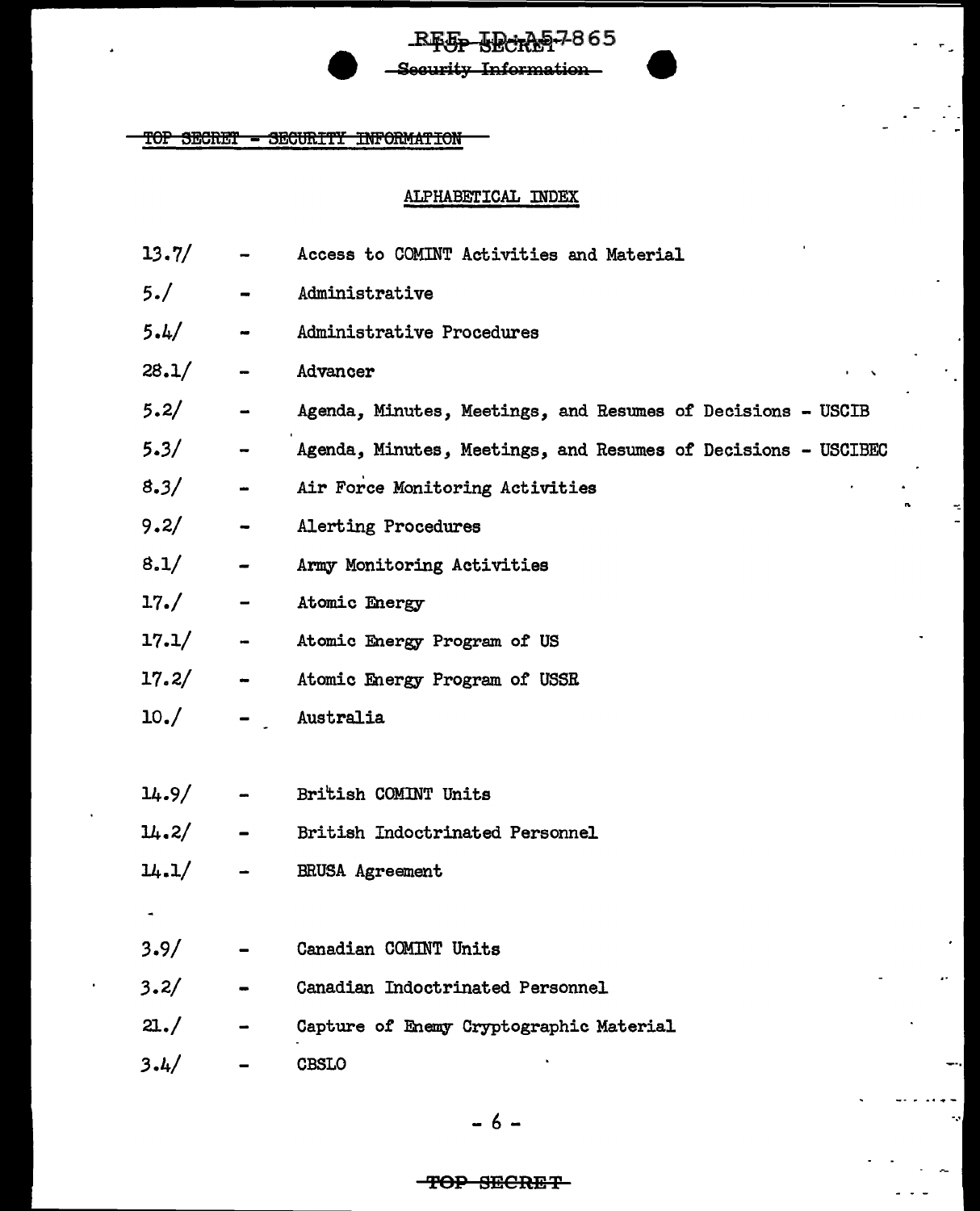**REF ID:A57865** TOP SECRET Security Information

### TOP SECRET - SECURITY INFORMATION

| 8.4/  |                | CIA Monitoring Activities                                                           |
|-------|----------------|-------------------------------------------------------------------------------------|
| 13.8/ |                | <b>Classification Policy</b>                                                        |
| 13.2/ |                | Clearance and/or Indoctrination                                                     |
| 13.1/ |                | EQ $3.3(h)(2)$<br><b>Clearance Standards and Procedures</b><br>PL 86-36/50 USC 3605 |
| 13.4/ |                | Codewords                                                                           |
| 29.7  |                |                                                                                     |
| 32./  |                | COMINT Arrangements for SACEUR                                                      |
| 7. /  |                | COMINT Arrangements for SACLANT                                                     |
| 10./  |                | COMINT Collaboration with Australia                                                 |
| 20. / |                | Communication Deception Policy                                                      |
| 33. / |                | Communication Security Monitoring                                                   |
| 3.8/  |                | Communications Branch (CB)<br>and<br>Communications Research Committee (CRC)        |
| 13.5/ |                | Compromises                                                                         |
| 26. / |                | <b>CONSIDO</b>                                                                      |
| 34.7  | $\blacksquare$ | Counter-Espionage Center                                                            |
| 13.6/ |                | Courier Routes                                                                      |
|       |                | EO 3.3(h)(2)<br>PL 86-36/50 USC 3605                                                |
|       |                |                                                                                     |
| 3.5/  |                | Dissemination to Canada                                                             |
| 14.5/ |                | Dissemination to United Kingdom                                                     |
|       |                |                                                                                     |
| 23. / |                | Foreign Intercept of U.S. Communications                                            |

 $-7-$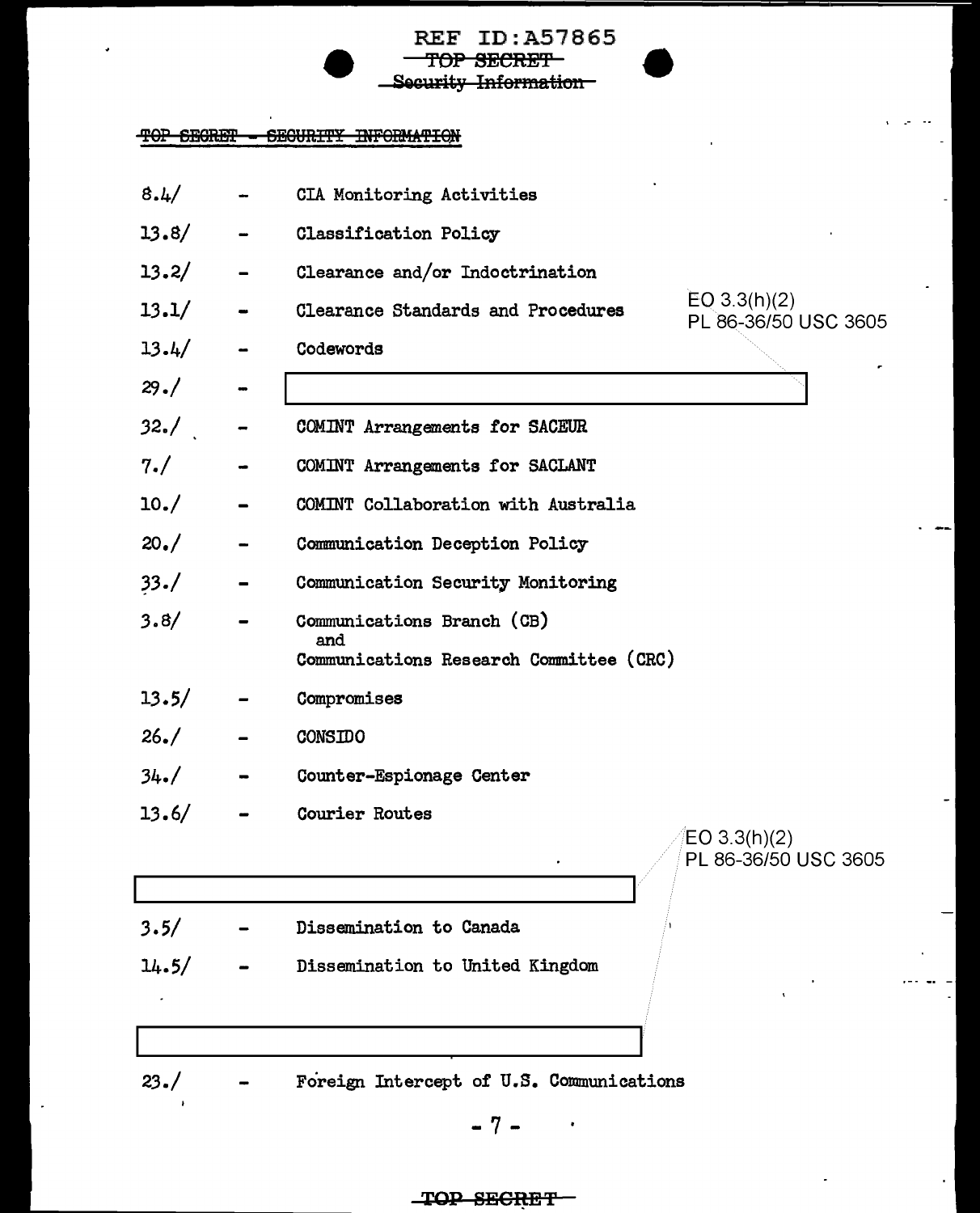|       |                              | TOP SECRET - SECURITY INFORMATION                         |
|-------|------------------------------|-----------------------------------------------------------|
| 25.1/ |                              | General Priorities Committee (GPC)                        |
| 14.8/ |                              | Govt. Comm. Hqs. (GCHQ) and London Sig. Int. Board (LSIB) |
|       |                              | PL 86-36/50 USC 360<br>EO 3.3(h)(2)                       |
|       |                              |                                                           |
| 18./  |                              | Histories (Official)                                      |
| 13.3/ |                              | Indoctrinated Personnel (U.S.)                            |
| 9. /  |                              | Intelligence Activities (U.S.)                            |
| 5.6/  |                              | Intelligence Committee                                    |
| 9.1/  |                              | Intelligence Mobilization                                 |
| 9.3/  | $\qquad \qquad \blacksquare$ | Intelligence Publications                                 |
| 25.2/ |                              | Intercept Priorities Committee (IPC)                      |
| 6. /  |                              | <b>IRSIG</b>                                              |

- $\mathfrak{u}$ ./ Legislation of Interest
- $19./$ Liaison for Special Coverage
- $3.3/$ LOCUS

 $\cdot$ 

 $8 -$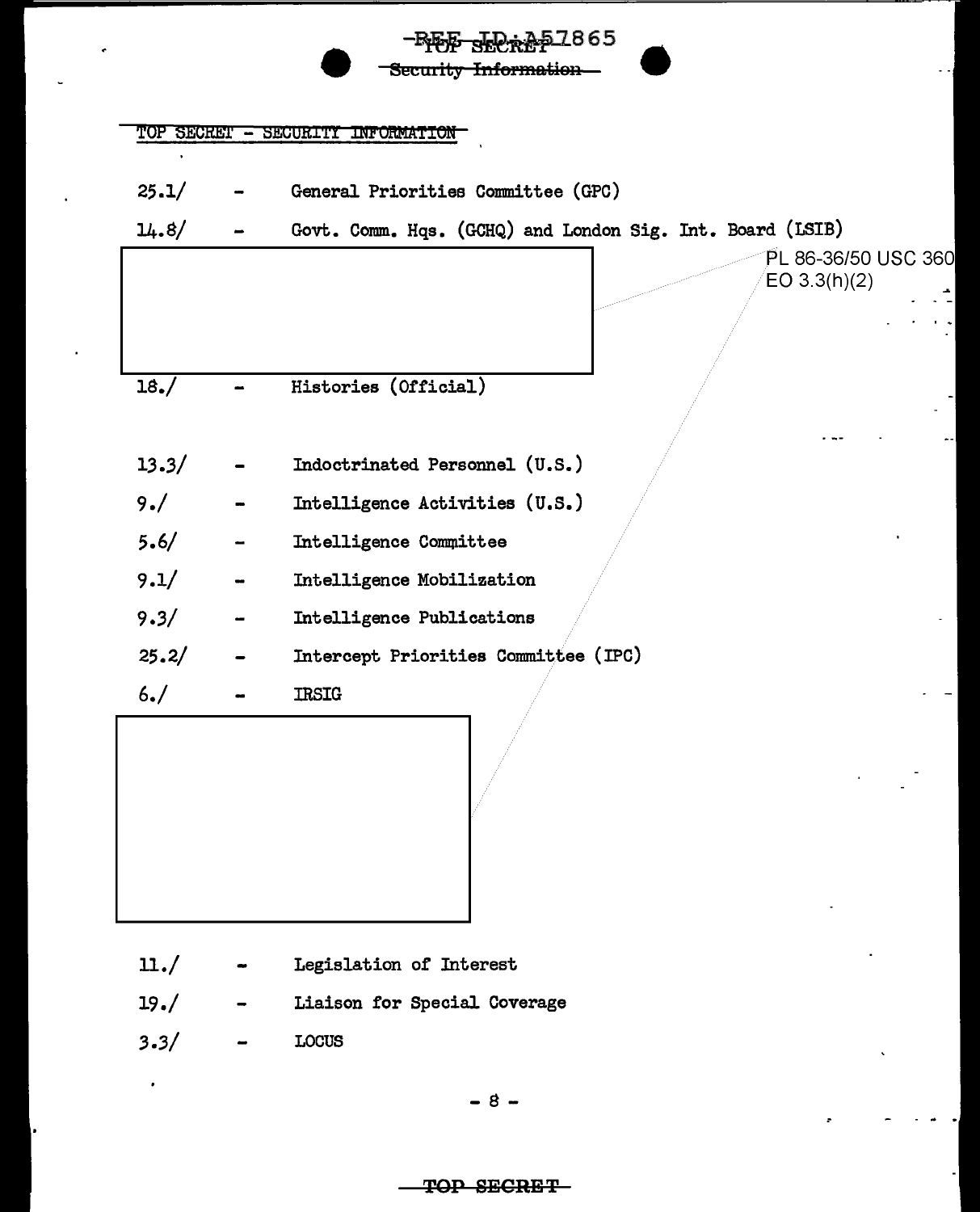| 577867     |            |                                                 |  |  |  |
|------------|------------|-------------------------------------------------|--|--|--|
|            |            | Security Information                            |  |  |  |
|            |            |                                                 |  |  |  |
| TOP SECRET |            | <b>SECURITY</b><br><b>INFORMATION</b>           |  |  |  |
|            |            |                                                 |  |  |  |
| 5.1/       |            | Membership (USCIB, USCIBEC, SECCOM, and INTCOM) |  |  |  |
|            |            |                                                 |  |  |  |
|            |            |                                                 |  |  |  |
|            |            |                                                 |  |  |  |
| 2./        |            | National Security Council                       |  |  |  |
|            |            |                                                 |  |  |  |
| 25. /      |            | National Security Agency                        |  |  |  |
| 29.2/      |            | <b>NATO</b><br>PL 86-36/50 USC 3605             |  |  |  |
|            |            | EO 3.3(h)(2)                                    |  |  |  |
| 8.2/       |            | Navy Monitoring Activities                      |  |  |  |
|            |            |                                                 |  |  |  |
| 25.4/      |            | <b>NSA Directives</b>                           |  |  |  |
| 25.5/      |            | NSA General Orders                              |  |  |  |
| 25.6/      |            | NSA Information Cables                          |  |  |  |
| 4.1/       |            | NSCID Number 9                                  |  |  |  |
|            |            |                                                 |  |  |  |
|            |            |                                                 |  |  |  |
| 15. /      |            | Plain Language (P/L)                            |  |  |  |
|            |            |                                                 |  |  |  |
|            |            |                                                 |  |  |  |
| 25.3/      |            | Processing Priorities Committee (PPC)           |  |  |  |
|            |            |                                                 |  |  |  |
| 22. /      |            | Research and Development                        |  |  |  |
|            |            |                                                 |  |  |  |
|            |            |                                                 |  |  |  |
| 32./       |            | <b>SACEUR</b>                                   |  |  |  |
| 7. /       |            | <b>SACLANT</b>                                  |  |  |  |
| 14.4/      | $\sim 100$ | <b>SBLO</b>                                     |  |  |  |
| 5.5/       |            | <b>Security Committee</b>                       |  |  |  |
|            |            |                                                 |  |  |  |

k.

i.

J.

 $-9-$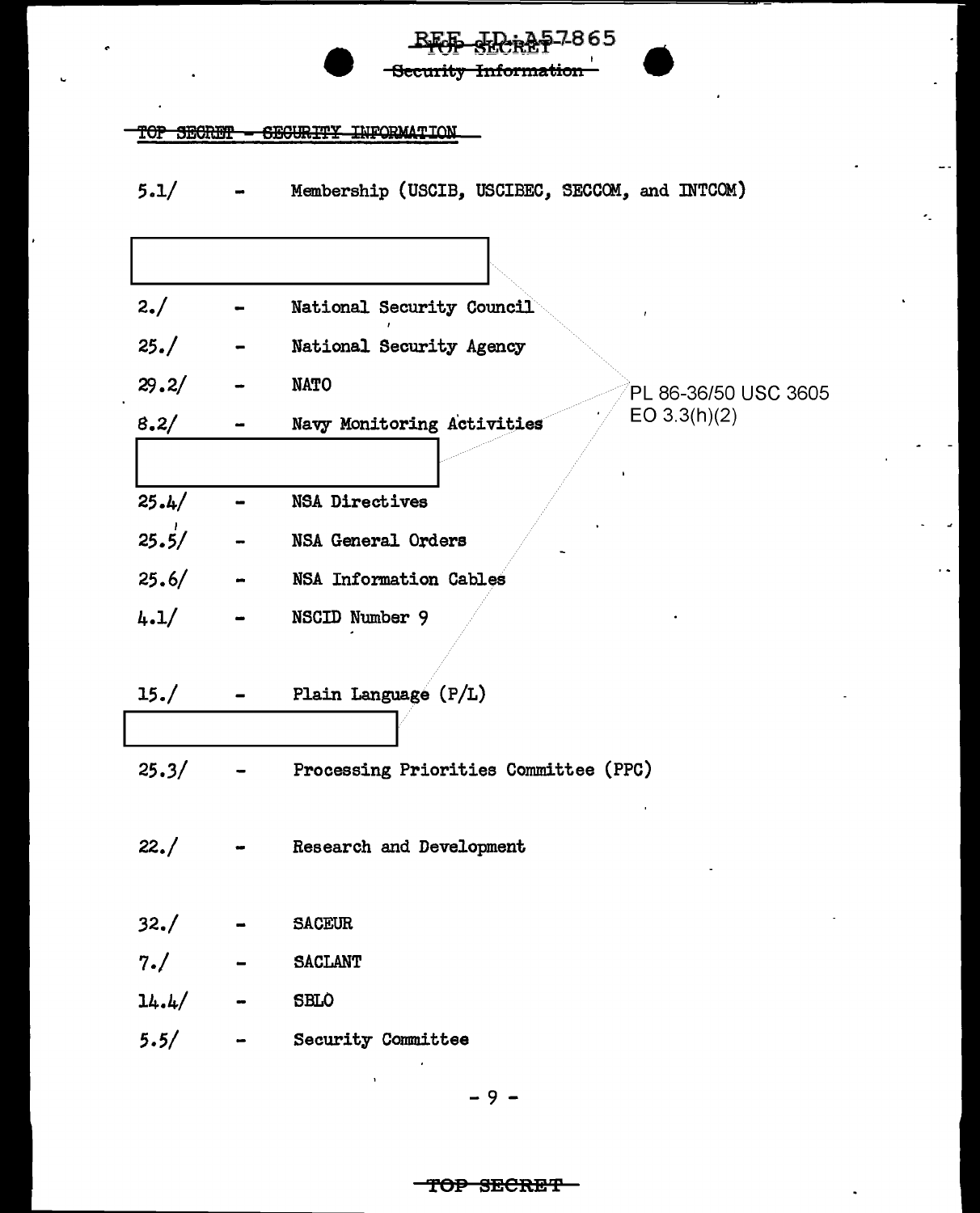|       | <b>RIELP SINDRAD-7-865</b><br>Security Information          |
|-------|-------------------------------------------------------------|
|       | TOP SECRET - SECURITY INFORMATION                           |
| 29.1/ | Security Problems Involving Third Parties (General)         |
| 13./  | Security Regulations                                        |
| 8.5/  | STATE Monitoring Activities                                 |
| 14.3/ | PL 86-36/50 USC 3605<br><b>SUSLO</b><br>EO $3.3(h)(2)$      |
| 1./   | Tripartite (U.S.-U.K.-CAN.) Relations                       |
| 14. / | U.S.-British Relations                                      |
| 3.1/  | U.S. Canadian COMINT Agreement                              |
| 3./   | U.S. Canadian Relations                                     |
| 4.2/  | <b>USCIB Directives</b>                                     |
| 4. /  | USCIB Organization and Charter                              |
| 5.2/  | USCIB Agenda, Minutes, Meetings, and Resumes of Decisions   |
| 5.3/  | USCIBEC Agenda, Minutes, Meetings, and Resumes of Decisions |
|       | EO $3.3(h)(2)$<br>PL 86-36/50 USC 3605                      |
| 8./   | U.S. Monitoring Activities                                  |

 $\mathcal{L}_{\mathcal{S}}$ 

ë

 $\frac{1}{\sqrt{2}}$ 

 $\sigma_{\rm c}$  and

 $\mathbb{R}^+$ 

U

 $\overline{1}$